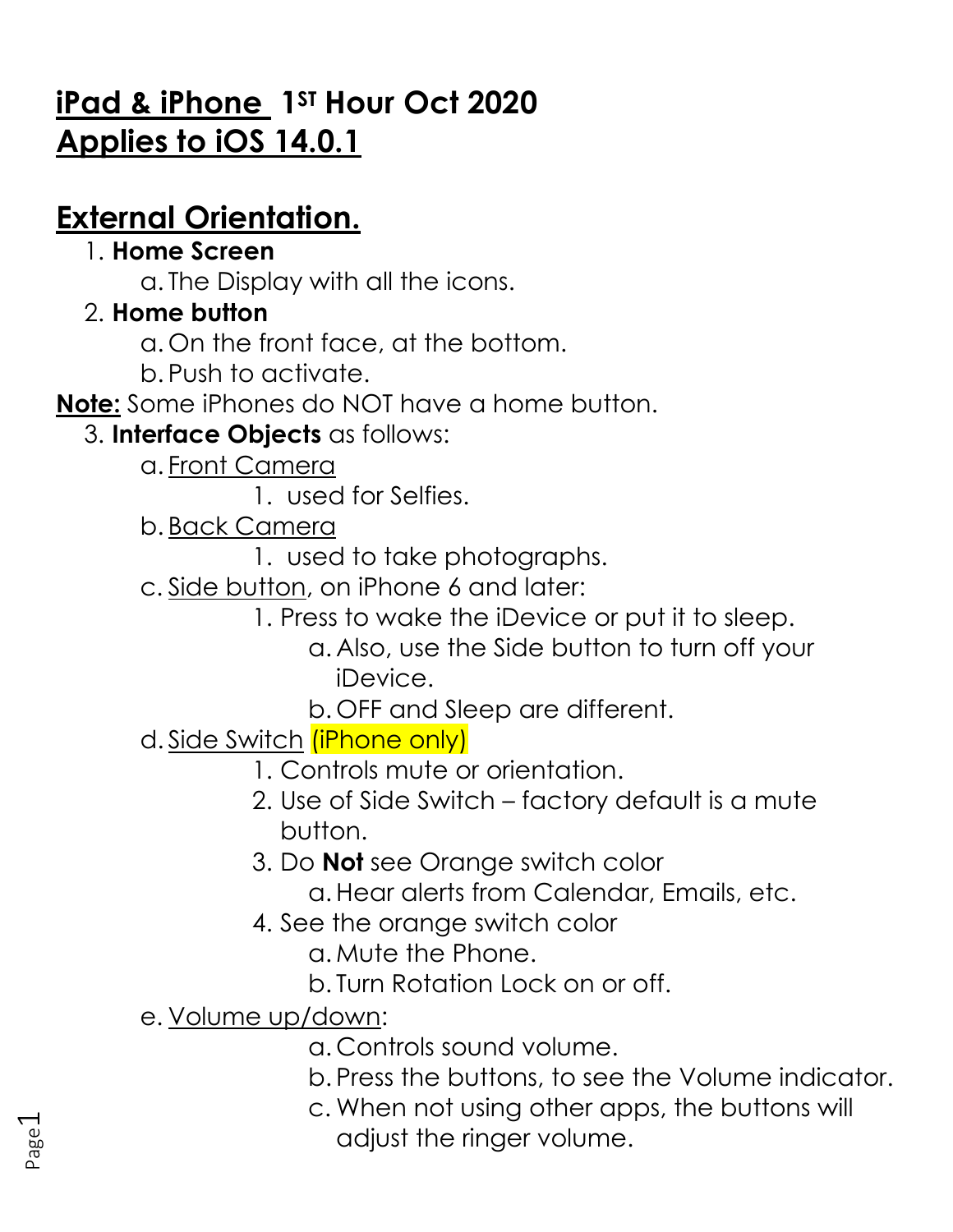d. Press either one to take a picture.

## f. Home/Touch ID:

1. Use to unlock the device.

- 2. Press and hold to activate Siri.
- 3. Press twice from the Home screen or in the app to bring up the App Switcher.
	- a. Open the App Switcher to quickly switch from one app to another on your iPhone.
	- b. When you switch back, you can pick up right where you left off.
- g. Headphone Jack
	- 1. A round hole in the top. (3.5mm plug)

**Note**: Some phone only works with 'Bluetooth' Headphones or Ear Buds.

h. Speakers

- 1. Small perforated holes on the bottom.
- i. Dock Connector
	- 1. Power Input to charge the device.
		- a. Lightning plug. (lightning after Oct. 2012)
- j. Sleep/Wake Button
	- 1. Quick depress
		- a. Sleep Screen goes blank.
			- i. Blanks Screen is **Sleep**

Note: When a digital device is not **acting normal:** 

- 1) Power **Off** the Device
	- a. Sleep/Wake Button
		- i. Hold it down until the on-screen prompt.
		- ii. **'Slide to Power off'.**
		- iii. Slide left to right.
- 2) Wait 1 minute until the device goes through a power down cycle.
- 3) Power the Device Back up.
	- a. Press and hold the Sleep/Wake button until the Apple logo appears.
- 4) See if the device works right now.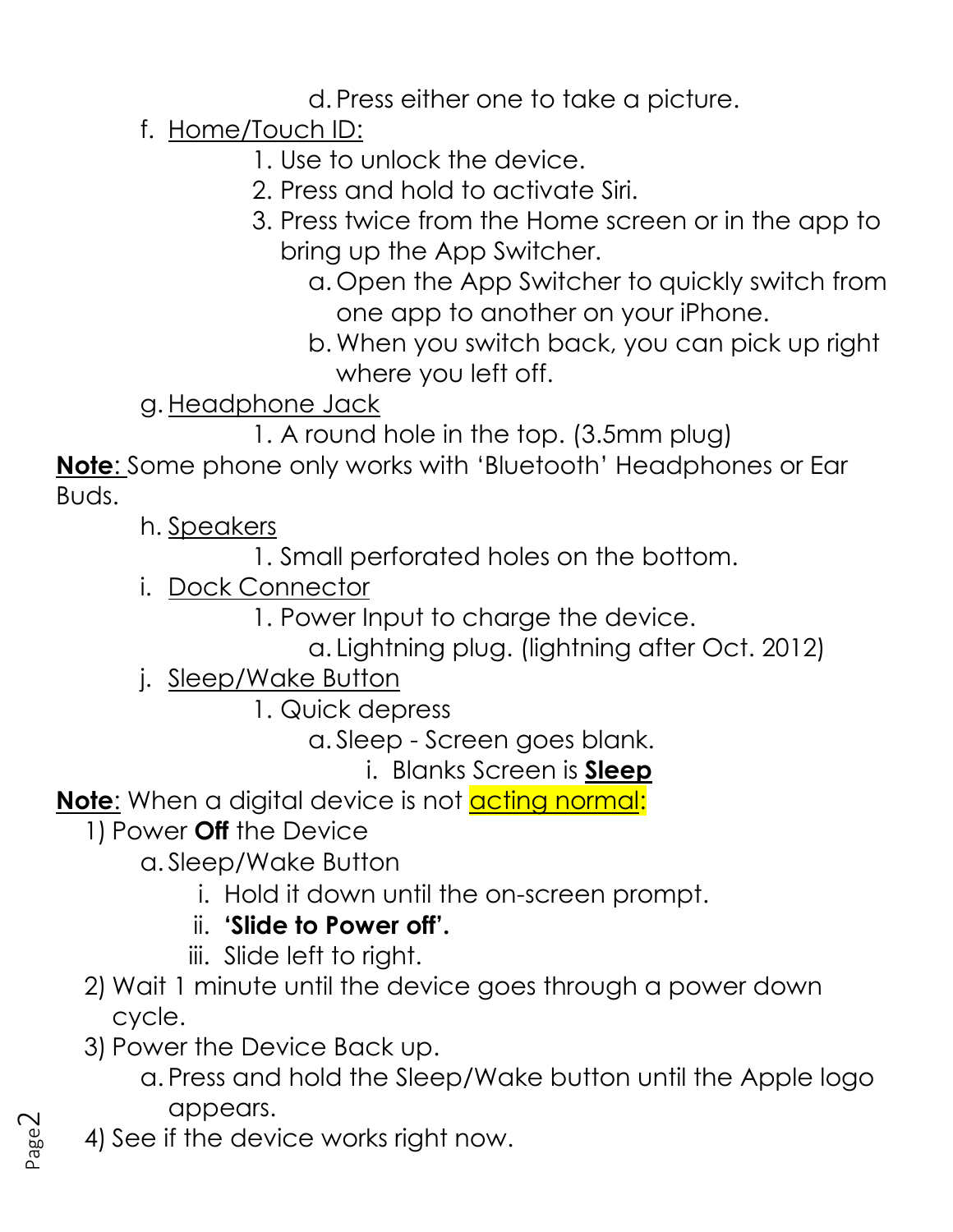# **Display Orientation**

## 1. **Screen Orientation**

- a. Portrait
- b. Landscape
- 2. **Sensors** Touch ID fingerprint sensor, Barometer, Three-axis gyroscope, Accelerometer, Proximity sensor, Ambient light sensor, Compass, Moisture sensor, iSight camera sensor.
- 3. **Status Bar** across the top of the Display.
	- a. Displays: Time, Battery, Wi-Fi signal strength, Locations Services on, Do Not Disturb on, Bluetooth On, etc.
- 4. **Dock** across the bottom of the Display.
	- a. Place your favorite apps in the dock for easy access anytime.
	- b.Using different apps most frequently, move them to the dock.
- 5. **Small White Dots** on the home screen
	- a. Denotes the number of Home screens on the device.

## **Connecting to the Internet**

- **1.** Tap 'Settings' app on the home page.
- **2.** Tap 'Wi-Fi' under settings.
- **3.** Tap the Network you want to use.
	- A.All networks in range are detected
		- i. A little padlock next to the name of the network (SSID) means "passphrase required" is required to join.
		- ii. Enter the Passphrase if required.
			- a)Select "Connect Automatically" if desired.
			- b)Check Mark next to the selected network means you are connected.

**Note:** An Icon on the Status Bar will show the signal strength of Wi-Fi.

## Tap the Home Button to return to the Home page.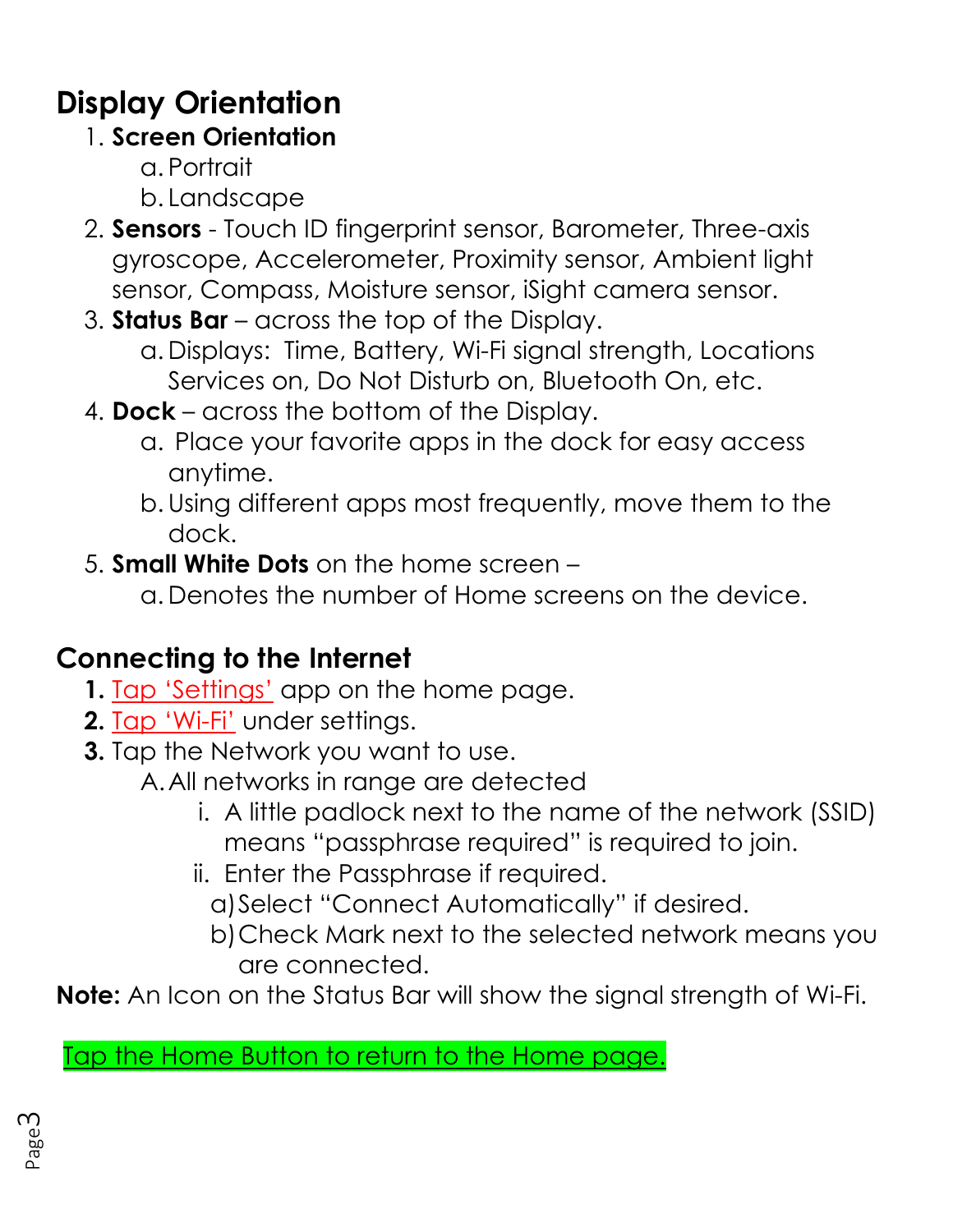## **Settings and Customization**

- 1. Tap 'Settings' app.
- 2. Tap "General"
- 3. **Tap "About"** (viewing Your iDevice Information)
	- a. Name
		- i. The name assigned to the device.
		- ii. This will show up in iTunes and other software.
	- b. Software Version
		- i. The iOS version number on the device.
	- c. Model Name
		- i. The Apple name for the device.
	- d. Model Number
		- i. Write this down and save.
	- e. Serial Number
		- i. Write this down and save.
	- f. Apple Care+
		- i. When the coverage expires.
	- g. Network (Cellular devices Only)
		- i. The Carrier for data using the cell phone towers.
	- h. Songs
		- i. The number of songs stored on the device.
	- i. Videos
		- i. The number of videos stored on the device.
	- j. Photos
		- i. The number of photos stored on the device.
	- k. Applications
		- i. The number of Apps stored on the device.
	- l. Capacity
		- i. The total storage capacity of the device.
	- m. Available
		- i. The available storage after Apps and Operating System (iOS) are installed.

Tap 'General' to go back.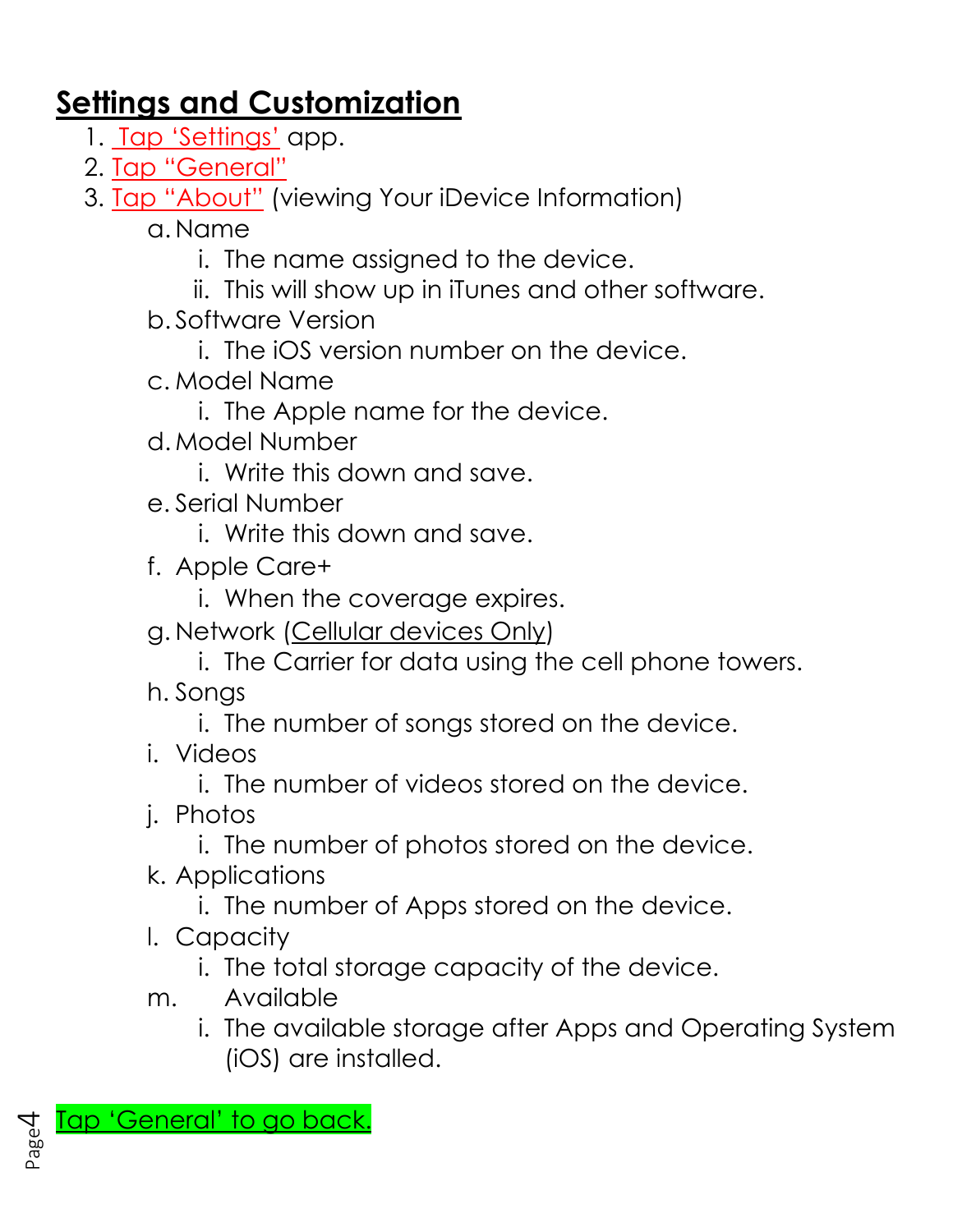- 4. Tap Software Update It shows what version is running now or that an update is required.
	- a. Automatic Updates. (to the iOS)
		- 1. The update will only update to the latest iOS overnight when it is charging and connected to your Wi-Fi.
		- 2. **Must** Plug into a power source for charging to perform any iOS Update.
			- a. May require a long period (20-35 minutes) b. May require numerous restarts of iOS.
	- b. On your iPhone, iPad:
		- i. Updating Apps from the App Store.
			- 1. Perform on battery
				- a. They are usually short and small.

Tap "General" to go back.

- 5. Tap Keyboard (virtual keyboard setup.)
	- a. Select special keyboards.
	- b. Generate Text replacement items.
	- c. Toggle Auto functions, spelling, etc.

**Note:** A Bluetooth keyboard is available. It has a separate battery, Bluetooth must be on, keyboard connected.

**Note:** Apple has plenty of Keyboard shortcuts and tricks built into the software. You can build your shortcuts.

#### 6. Tap Text Replacement

- a. Tap on the "+" in the top right corner.
- b. Create any short cuts that enhance performance.

Tap 'Text Replacement' to go back.

Tap "Keyboards" to go back.

Tap "General" to go back.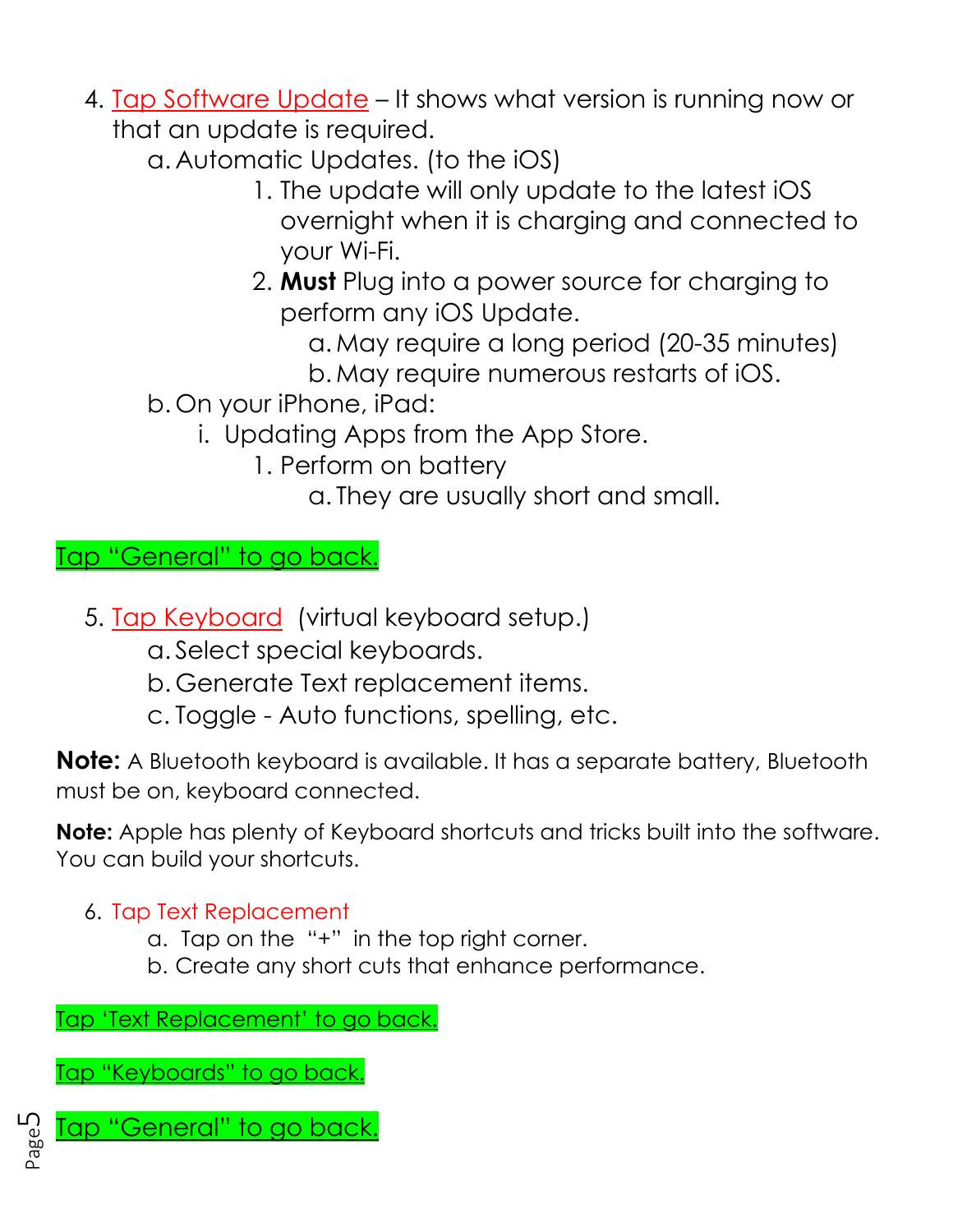7. Tap Display & Brightness

c. Dark Mode is available.

- i. Can be set to automatically change.
- d. Brightness
	- i. The biggest Battery Drain.
- e. **Auto-Lock** = time before the device goes to 'auto-sleep' because of no activity.
	- i. Tap Auto-Lock: and choose minutes
		- 1. iPad 2, 5, 10,15, Never.
		- 2. iPhone 30 sec, 1,2,3,4,5, Never.

Tap "General" to go back.

### 8. Tap **Privacy**

- a. Access to Location Services and other Apps.
- b. Location Services **ON** or **OFF** if you want the device to pinpoint your position.
	- i. Toggle **ON** or **OFF** for each app that requires Location Services.
	- ii. Repeat this process for each App on the Device. 1) Example: Contacts, Photos, Camera, etc.

Tap the "Home Button".

## **Basic iPad Commands**

## **1. Opening and Closing Apps**

- a. Tap App
	- i. to Open it on the device.
	- ii. The App stays Open in the background
	- iii. Until you close it.
- b. Double **Tap** the Home Button
	- i. Close Apps with an upward swipe.
- c. Touch and Hold on an App.
	- i. More Choices are available.
	- ii. Delete sends an App to the iCloud account.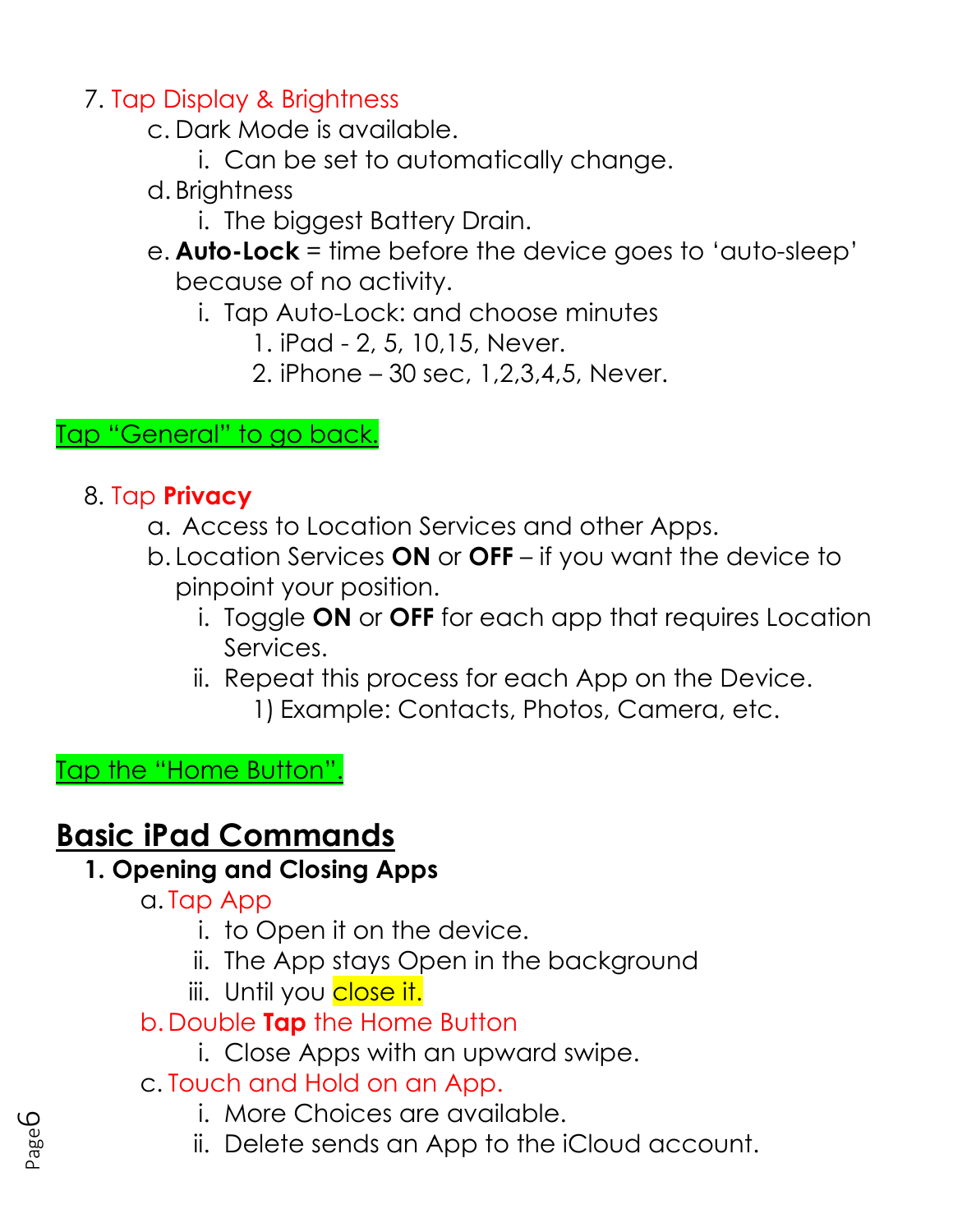1) Download from iCloud anytime.

Tap the "Home Button".

### **2. Moving and Deleting Apps**

- a. Long Press / Touch and Hold any app.
	- 1) The Apps starts to wiggle.
		- i. The wiggle will auto-stop after 30 seconds.
	- 2) Drag the App slowly to the new position.
- b. Apps you can delete (while they wiggle)
	- 1) " X" in the upper left corner of the icon.
	- 2) Deleted Apps go to the iCloud Account for the device.
		- i. Deleted Apps can be downloaded from the iCloud at any time.
- c. Drag App slowly to the side of the screen to change to another home screen.

### Tap the "Home Button".

### **3. Creating Apps Folders**

- (24 Folders per page- 360 folders- 49140 total apps)
- A.Combine Apps into one icon (Folder) on Home Screen.
- B. Move the wiggling App on top of another App.
- C.Hold until Folder is formed.

a. Rename Folders

Tap the "Home Button".

# **iPad/iPhone Quick Access Features –** (3 features)

## **1. Notifications Center**

a. Drag Down from top edge of Screen

- i. See your Notifications or Todays Schedule.
- ii. Three options:
	- 1. Tap on them or swipe right to open them in the app;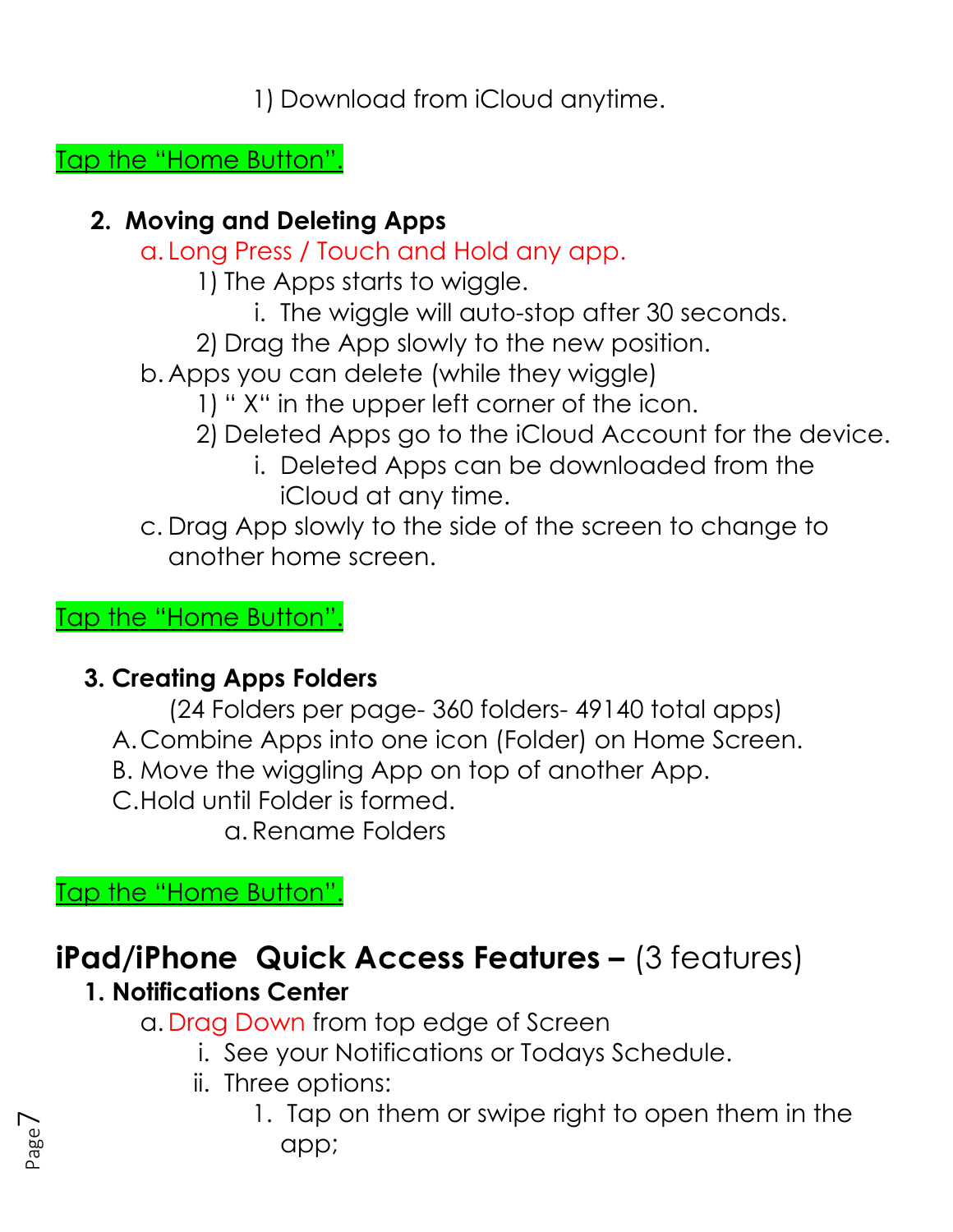2. Swipe left to open up additional "view,"

- a. Which expands the notification and offers any options;
- 3. "Clear" actions are available.
- iii. Toggle **ON** "Allow Notifications**"** for App selected.

Tap the "Home Button".

- **2. Control Center –** to Open the Control Center.
	- A.**iPad** Swipe Down
		- 1. from the Top-Right edge of the Screen.
	- B. **iPhone** Swipe Up
		- 1. from the bottom edge of the screen.
		- iii. Control Center quick control of features.
		- iv. Customize which controls you want to use.
	- C.The following controls **can't** be disabled or moved around in Control Center.
		- v. Airplane mode, cellular, wi-fi, Bluetooth, music playback, screen orientation, Do Not Disturb, screen brightness, volume controls, and screen mirroring.

Tap the "Home Button".

**3. Searching your iPad/iPhone** (called Spotlight Search)

A.Drag Down

- 1. from the Center of the Home Screen.
- 2. Type in the Search Request.
- B. Searches everything
	- 1. Email, messages, music, web pages, map locations, apps installed, plug in a calculation to get a quick answer, start typing a contact's name to get options for quickly calling or texting them.

Tap the "Home Button".